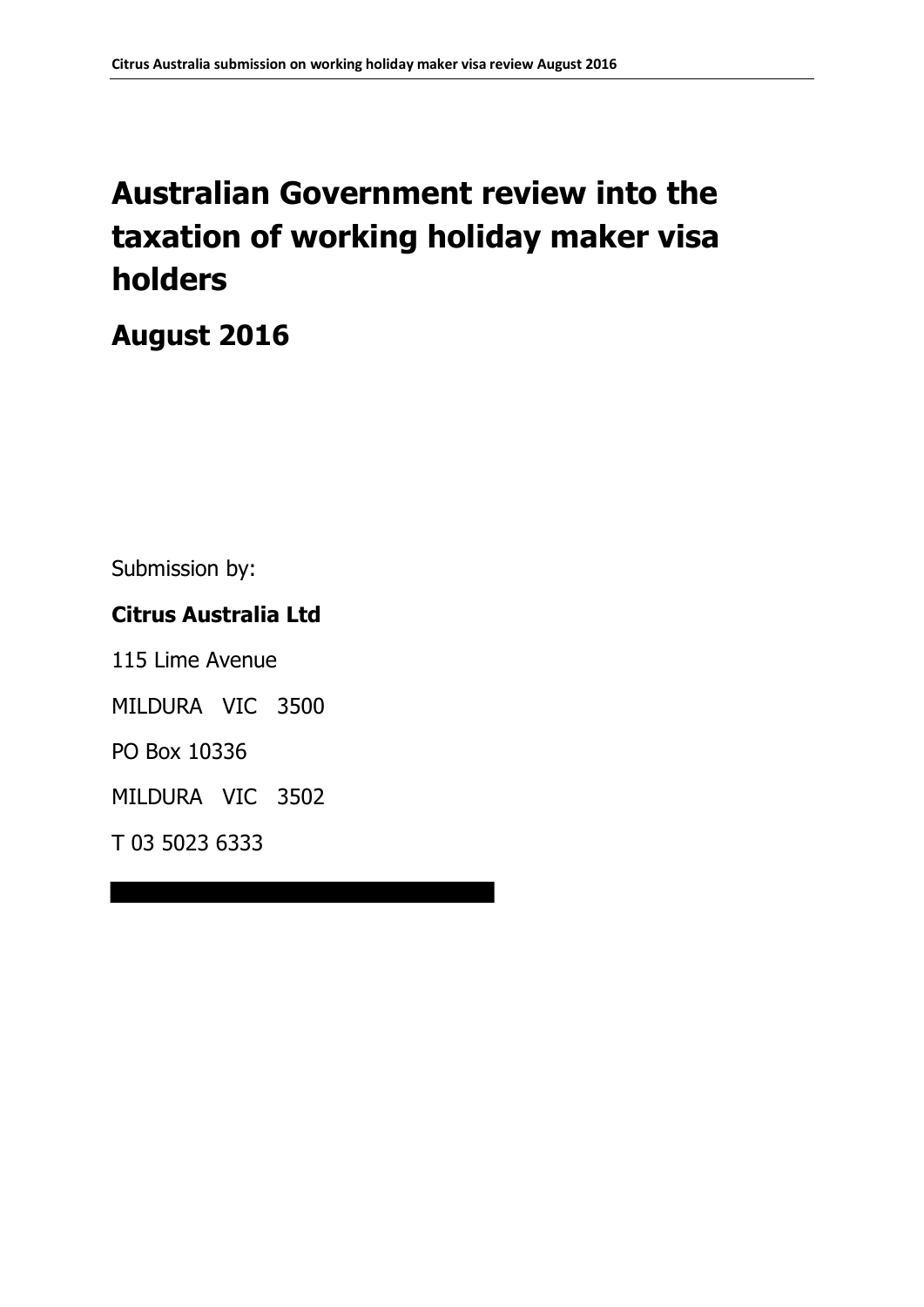#### **The Australian citrus industry**

The Australian citrus industry is one of the largest fresh fruit industries in Australia. There are approximately 1,500 citrus growers based in every mainland state and the Northern Territory, but concentrated in the Murray Darling Basin regions of SA, VIC, and NSW; and in the Central Burnett/Emerald region of QLD. The industry produces around 620,000 tonnes annually, with a gross value of production over \$500 million.

Citrus is also Australia's largest fresh fruit export, with a record 205,000 tonnes shipped to over 30 export destinations valued at \$280 million in 2015. Important markets include Japan, China, Hong Kong, Malaysia, the Middle East, New Zealand, USA and Indonesia. A more recent focus has been placed on the developing ASEAN markets of Philippines, Thailand and Vietnam. The industry is investing heavily in developing new markets and trading relationships in the Asian region.

Citrus is also one of the largest fresh import categories in Australia, with annual volume of around 23,000 tonnes valued at \$33 million. The Australian citrus industry produces only around 1% of global citrus production and competes directly in export markets with lower cost southern hemisphere citrus exporting countries such as South Africa, Chile and Peru.

#### **Citrus Australia Ltd**

Citrus Australia is the national peak industry body for the Australian citrus growing industry supported by nearly 300 growers and affiliate members as well as an active and focused team that provides vital services to the industry. Grower members pay an annual voluntary membership fee, based on their citrus hectares, with corresponding voting rights.

#### **Seasonal labour critical**

The Australian citrus industry is labour intensive and a large employer of permanent and casual/seasonal Australian and foreign workers. Despite the increasing use of the seasonal worker program, working holiday maker visa holders make up the majority of all seasonal workers for citrus picking, packing and pruning.

#### **Local investment in backpacker accommodation**

Local/state governments; developers and industry are investing in regional accommodation and services for the expected increase need for backpackers:

[http://www.abc.net.au/news/2016-04-28/new-riverland-backpakers-resort-expected](http://www.abc.net.au/news/2016-04-28/new-riverland-backpakers-resort-expected-to-be-full/7366796)[to-be-full/7366796](http://www.abc.net.au/news/2016-04-28/new-riverland-backpakers-resort-expected-to-be-full/7366796)